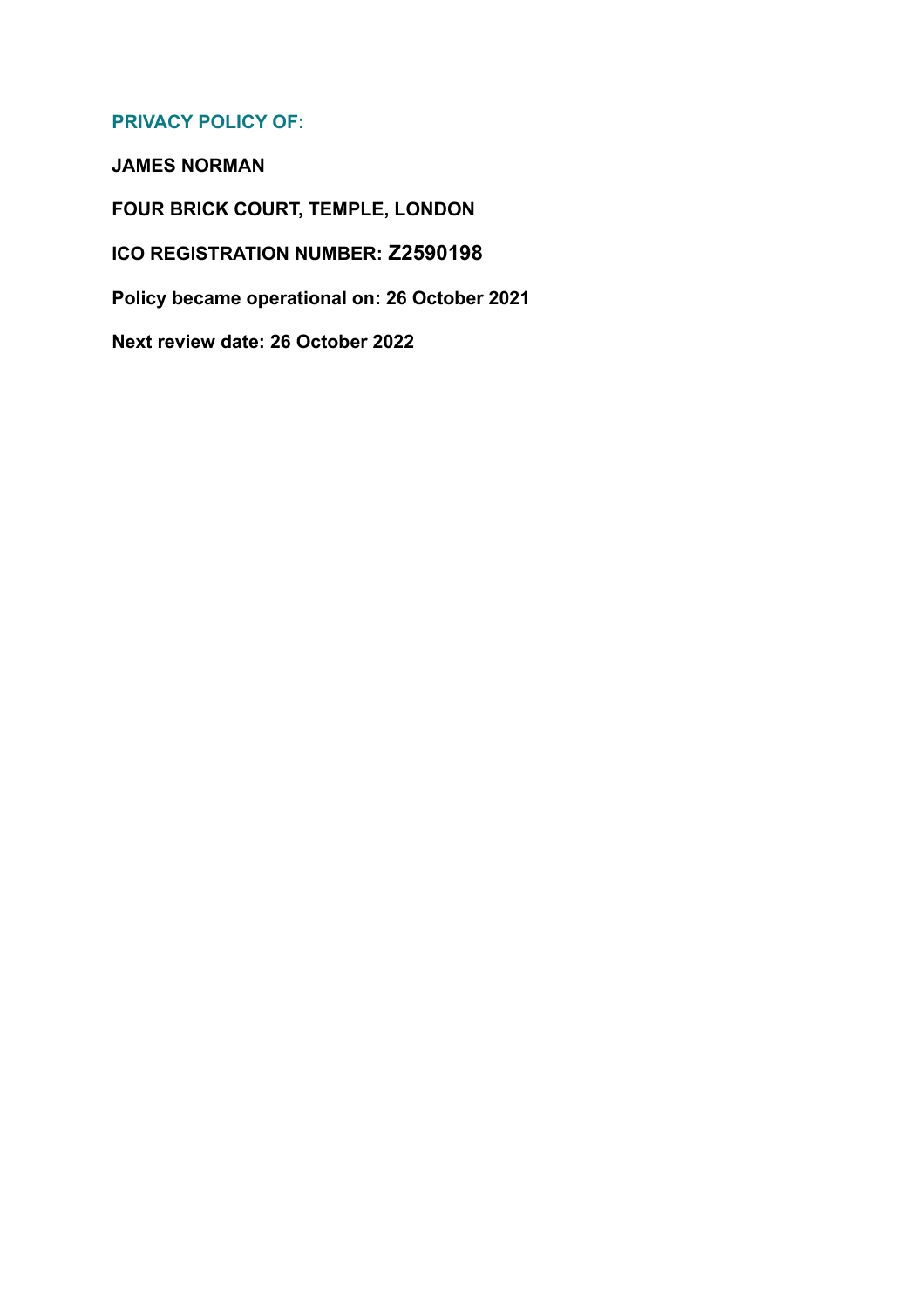## **Privacy Policy**

In order to provide legal advice and representation, I need to collect and hold personal information. This may be your personal data or information relating to other parties involved in the matter. I will take all possible steps to protect personal information. I will ensure that I do not do anything that may infringe your rights or undermine your trust. This privacy notice describes the information I collect about you, how it is used and shared, and your rights regarding it.

#### **Data controller**

I am registered with the Information Commissioner's Office (ICO) as a Data Controller for the personal data that I hold and process as a barrister. My registered address is Four Brick Court, Temple, London and my ICO registration number is Z2590198. If you need to contact me about your data or this privacy notice, you can reach me at james.norman@4bc.co.uk

#### **Data collection**

All the information that I hold about you is provided to or gathered by me in the course of your case and/or proceedings. Your solicitor and/or I will tell you why we need the information and how we will use it. On occasion I may also obtain information that is available publicly.

### **What data do I process about you?**

I collect and process both personal data and special categories of personal data as defined in the GDPR. This may include:

- Name
- **E** Email address
- $\blacksquare$  Phone number
- Address
- Payment or bank details
- Date of birth
- $\blacksquare$  Next of kin details
- Details pertaining to education and employment
- **EXECUTE:** Information on your background & current circumstances
- **Einancial information**

Where relevant, I may also need to process special category personal data that reveals your:

- Racial or ethnic origin
- Political opinions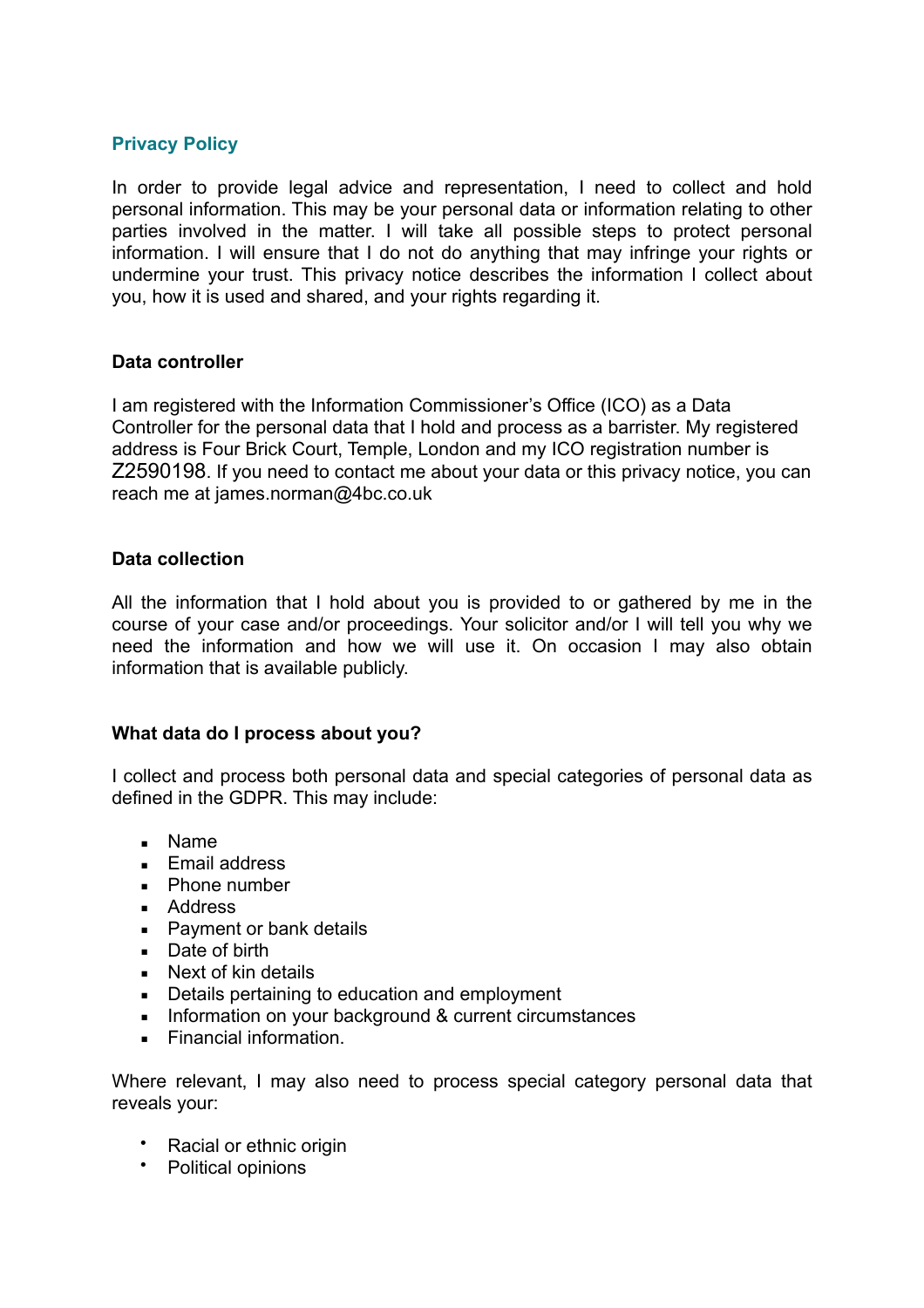- Religious and philosophical beliefs
- Trade union membership<br>• Genetic data
- Genetic data
- Biometric data for the purpose of uniquely identifying a natural person
- Data concerning health
- Sex life and sexual orientation.

On occasion, I may also process personal data relating to criminal convictions and offences.

## **My lawful basis for processing your information**

The General Data Protection Regulation (the GDPR) requires all organisations that process personal data to have a lawful basis for doing so. The lawful bases identified in the GDPR that I seek to rely upon are as follows:

- **Consent of the data subject**  where this required, I will ensure that I have your specific consent for processing your data.
- **Performance of a contract with the data subject or to take steps to enter into a contract.**
- **Compliance with a legal obligation**  to comply with various regulatory and professional obligations, e.g. filing tax returns with HMRC.
- **The legitimate interests of my business or a third party, except where such interests are overridden by the interests, rights or freedoms of the data subject.**

Examples of legitimate interests include:

- Where the data subject is a client or in the service of the controller;
- Provision of legal services and advice;
- Processing is necessary to ensure network and information security, including preventing unauthorised access;
- For purposes of practice management, accounting and debt recovery;<br>• For completion of professional requisitory requirements:
- For completion of professional regulatory requirements:
- Processing for direct marketing purposes, or to prevent fraud; and
- Reporting threats to public security.

### **Special category processing**

I process special category data when:

- 1. I have your explicit consent to do so; or
- 2. It is necessary for the exercise or defence of legal claims or judicial acts.

### **Criminal data processing**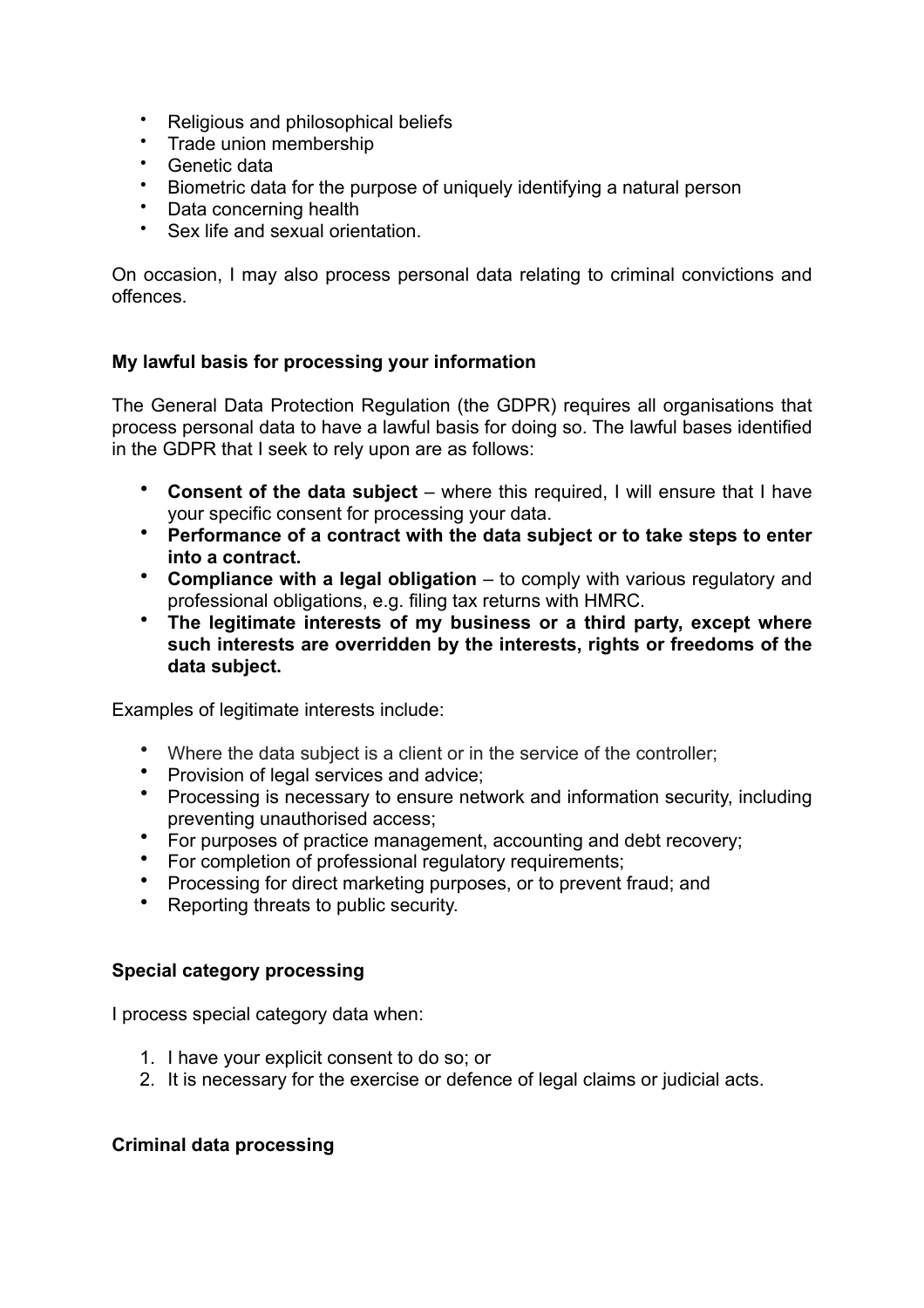On occasion, I process data relating to criminal offences where it is necessary for:

- The purpose of, or in connection with, any legal proceedings;
- The purpose of obtaining legal advice; or
- The purposes of establishing, exercising or defending legal rights.

### **I use your information to:**

- Provide legal advice and representation;
- Assist in training pupils and mini pupils;
- Investigate and address your concerns;
- Communicate with you about news, updates and events;
- Investigate or address legal proceedings relating to your use of my services, or as otherwise allowed by applicable law;
- Make statutory returns as required;
- Assist in any tendering or panel membership applications;
- Assist in any other applications for the purpose of professional development or career progression;
- Communicate legal updates and judgments to other legal professionals;
- For marketing purposes.

#### **I may share your personal data with:**

- Instructing solicitors or other lawyers involved in your case;<br>• A nunit or mini nunit, under my training:
- A pupil or mini pupil, under my training;
- Opposing counsel, for the purposes of resolving the case;
- My chambers management and staff who provide administrative services;
- My regulator or legal advisors in the event of a dispute or other legal matter;<br>• Law enforcement officials, covernment authorities, or other third parties
- Law enforcement officials, government authorities, or other third parties to meet any legal obligations;
- Legal directories, for the purpose of professional development;<br>• Any relevant panel or tendering committee, for the purpose
- Any relevant panel or tendering committee, for the purpose of professional development;
- Accountants and banking officials;
- Regulators or arbitrators, where complaints or disputes arise;
- Any other party where I ask you for consent, and you consent, to the sharing.
- [INSERT MORE AS APPROPRIATE]

### **Transfers to third countries and international organisations**

I do not transfer any personal data to third countries or international organisations.

I am satisfied that such transferred data is fully protected and safeguarded as required by the General Data Protection Regulation.